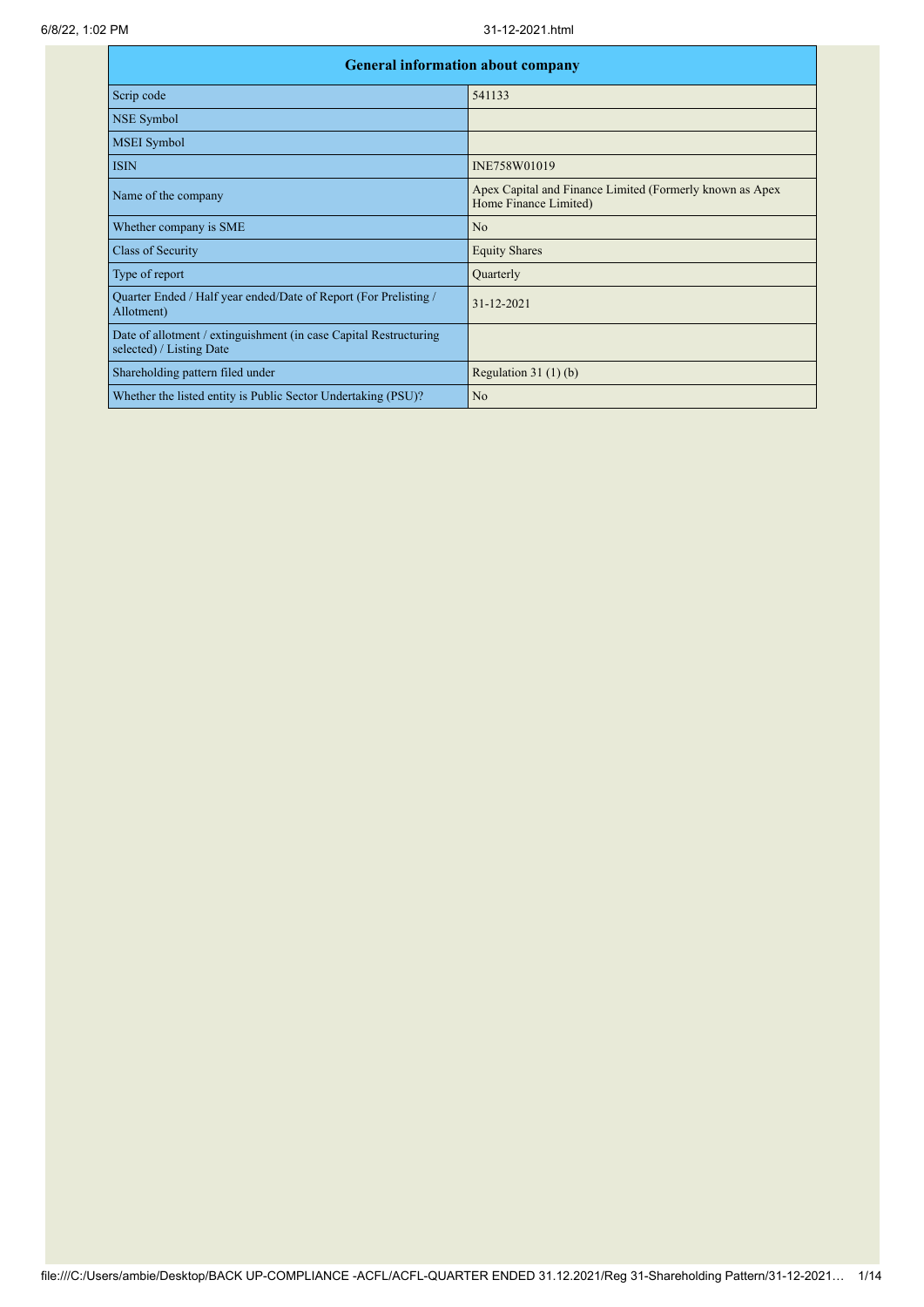|                | <b>Declaration</b>                                                                        |                |                                |                       |                             |  |  |  |  |  |  |
|----------------|-------------------------------------------------------------------------------------------|----------------|--------------------------------|-----------------------|-----------------------------|--|--|--|--|--|--|
| Sr.<br>No.     | Particular                                                                                | Yes/No         | Promoter and<br>Promoter Group | Public<br>shareholder | Non Promoter-<br>Non Public |  |  |  |  |  |  |
| $\mathbf{1}$   | Whether the Listed Entity has issued any partly paid up shares?                           | No             | No                             | No                    | N <sub>o</sub>              |  |  |  |  |  |  |
| $\overline{2}$ | Whether the Listed Entity has issued any Convertible Securities                           | N <sub>o</sub> | No                             | N <sub>o</sub>        | N <sub>o</sub>              |  |  |  |  |  |  |
| $\overline{3}$ | Whether the Listed Entity has issued any Warrants?                                        | No             | No                             | N <sub>o</sub>        | N <sub>o</sub>              |  |  |  |  |  |  |
| $\overline{4}$ | Whether the Listed Entity has any shares against which<br>depository receipts are issued? | No             | N <sub>0</sub>                 | N <sub>0</sub>        | No                          |  |  |  |  |  |  |
| $\overline{5}$ | Whether the Listed Entity has any shares in locked-in?                                    | N <sub>o</sub> | N <sub>o</sub>                 | N <sub>o</sub>        | N <sub>o</sub>              |  |  |  |  |  |  |
| $\overline{6}$ | Whether any shares held by promoters are pledge or otherwise<br>encumbered?               | N <sub>o</sub> | N <sub>o</sub>                 |                       |                             |  |  |  |  |  |  |
| $\overline{7}$ | Whether company has equity shares with differential voting<br>rights?                     | N <sub>0</sub> | N <sub>0</sub>                 | N <sub>0</sub>        | N <sub>o</sub>              |  |  |  |  |  |  |
| 8              | Whether the listed entity has any significant beneficial owner?                           | N <sub>o</sub> |                                |                       |                             |  |  |  |  |  |  |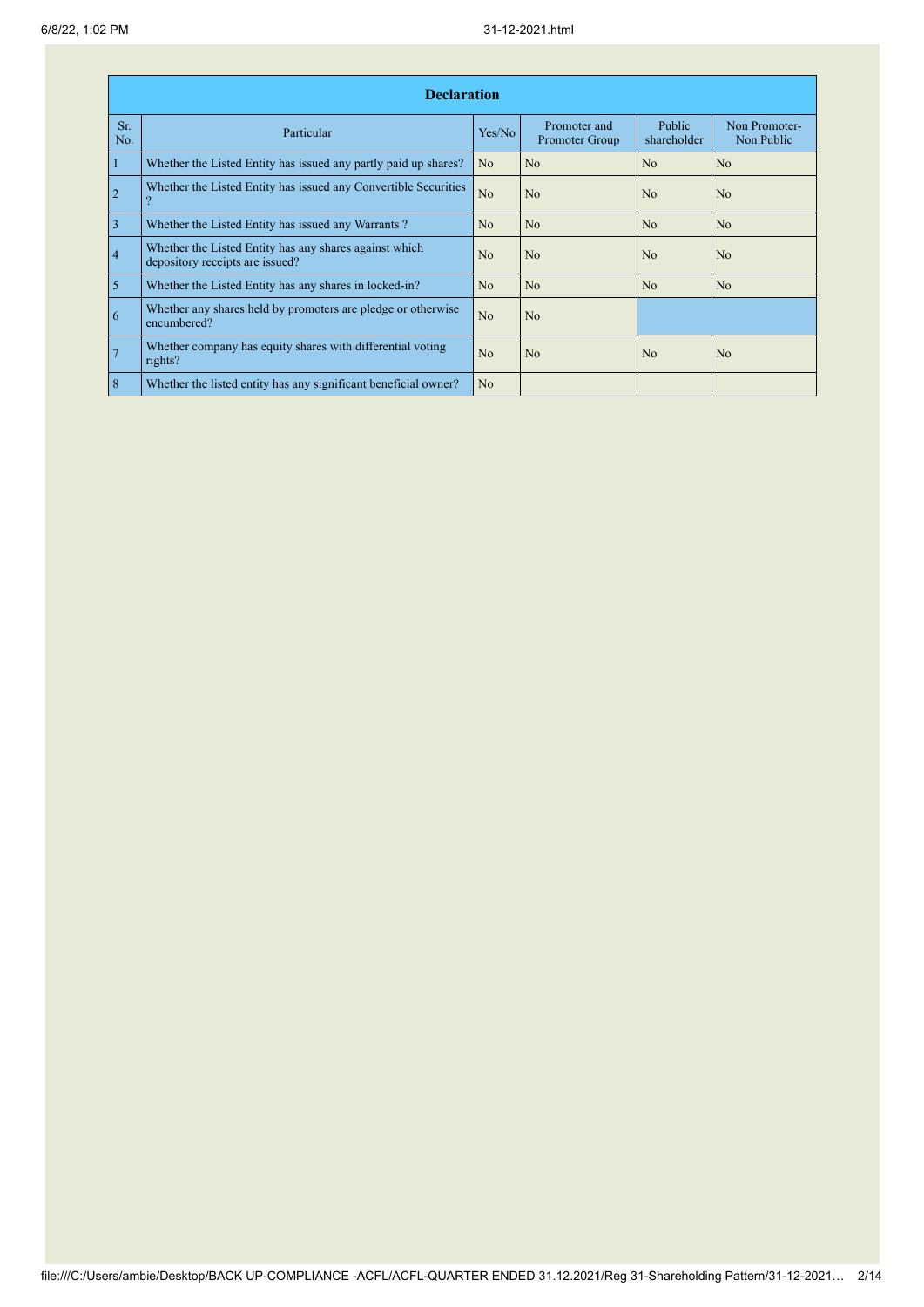|                                        | <b>Table I - Summary Statement holding of specified securities</b> |                      |                       |                          |                  |                                          |                                        |                                                                  |                           |            |                     |  |
|----------------------------------------|--------------------------------------------------------------------|----------------------|-----------------------|--------------------------|------------------|------------------------------------------|----------------------------------------|------------------------------------------------------------------|---------------------------|------------|---------------------|--|
|                                        | Category<br>Nos. Of<br>$\sigma$ f<br>shareholders<br>shareholder   | No. of<br>fully paid |                       | No. Of<br>Partly         | No. Of<br>shares | Total nos.<br>shares                     | Shareholding as a<br>% of total no. of | Number of Voting Rights held in each<br>class of securities (IX) |                           |            |                     |  |
| Category<br>$\left( \mathrm{I}\right)$ |                                                                    | up equity            | paid-up<br>equity     | underlying<br>Depository | held (VII)       | shares (calculated<br>as per SCRR, 1957) |                                        |                                                                  | No of Voting (XIV) Rights | Total as a |                     |  |
|                                        | (II)                                                               | (III)                | shares<br>held $(IV)$ | shares<br>held(V)        | Receipts<br>(VI) | $= (IV) +$<br>$(V)$ + $(VI)$             | (VIII) As a % of<br>$(A+B+C2)$         | Class<br>eg: X                                                   | Class<br>eg:y             | Total      | $%$ of<br>$(A+B+C)$ |  |
| (A)                                    | Promoter<br>$\&$<br>Promoter<br>Group                              |                      | 4322448               |                          |                  | 4322448                                  | 73.01                                  | 4322448                                                          |                           | 4322448    | 73.01               |  |
| (B)                                    | Public                                                             | 102                  | 1597530               |                          |                  | 1597530                                  | 26.99                                  | 1597530                                                          |                           | 1597530    | 26.99               |  |
| (C)                                    | Non<br>Promoter-<br>Non Public                                     |                      |                       |                          |                  |                                          |                                        |                                                                  |                           |            |                     |  |
| (C1)                                   | <b>Shares</b><br>underlying<br><b>DRs</b>                          |                      |                       |                          |                  |                                          |                                        |                                                                  |                           |            |                     |  |
| (C2)                                   | Shares held<br>by<br>Employee<br><b>Trusts</b>                     |                      |                       |                          |                  |                                          |                                        |                                                                  |                           |            |                     |  |
|                                        | Total                                                              | 109                  | 5919978               |                          |                  | 5919978                                  | 100                                    | 5919978                                                          |                           | 5919978    | 100                 |  |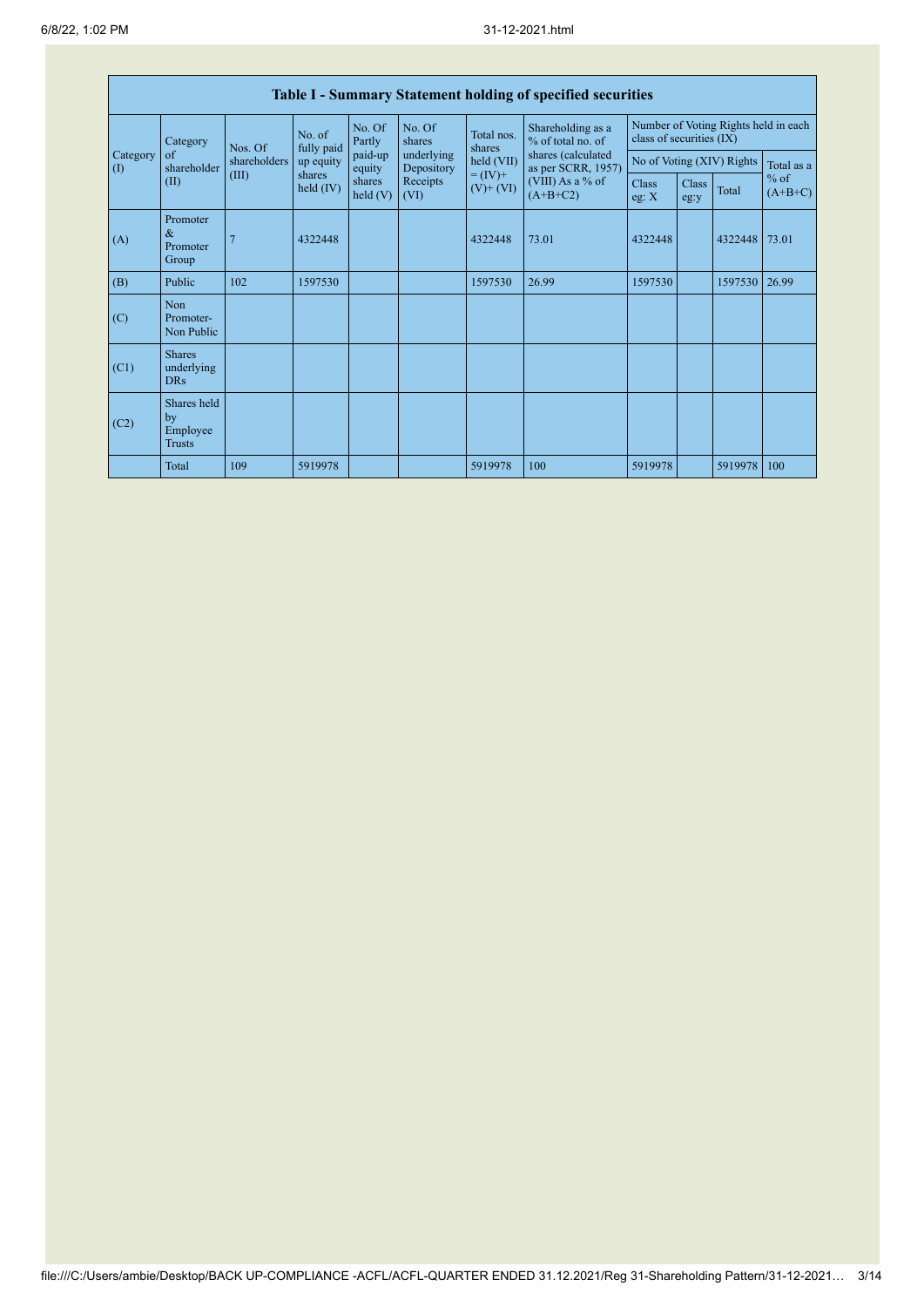|                                               | Table I - Summary Statement holding of specified securities |                                                                                          |                                                                                    |                                                                                                               |                                                                                                                                                                                  |                                        |                                                        |                                                                               |                                                         |                                       |  |
|-----------------------------------------------|-------------------------------------------------------------|------------------------------------------------------------------------------------------|------------------------------------------------------------------------------------|---------------------------------------------------------------------------------------------------------------|----------------------------------------------------------------------------------------------------------------------------------------------------------------------------------|----------------------------------------|--------------------------------------------------------|-------------------------------------------------------------------------------|---------------------------------------------------------|---------------------------------------|--|
| Category<br>$\left( \mathrm{I}\right)$<br>(A) | Category<br>of<br>shareholder<br>(II)                       | No. Of<br><b>Shares</b><br>Underlying<br>Outstanding<br>convertible<br>securities<br>(X) | No. of<br><b>Shares</b><br>Underlying<br>Outstanding<br><b>Warrants</b><br>$(X_i)$ | No. Of Shares<br>Underlying<br>Outstanding<br>convertible<br>securities and<br>No. Of<br>Warrants (Xi)<br>(a) | Shareholding, as a %<br>assuming full<br>conversion of<br>convertible securities (<br>as a percentage of<br>diluted share capital)<br>$(XI) = (VII)+(X) As a %$<br>of $(A+B+C2)$ | Number of<br>Locked in<br>shares (XII) |                                                        | Number of<br><b>Shares</b><br>pledged or<br>otherwise<br>encumbered<br>(XIII) |                                                         | Number of<br>equity shares<br>held in |  |
|                                               |                                                             |                                                                                          |                                                                                    |                                                                                                               |                                                                                                                                                                                  | No.<br>(a)                             | Asa<br>$%$ of<br>total<br><b>Shares</b><br>held<br>(b) | No.<br>(a)                                                                    | As a<br>$%$ of<br>total<br><b>Shares</b><br>held<br>(b) | dematerialized<br>form $(XIV)$        |  |
|                                               | Promoter<br>$\&$<br>Promoter<br>Group                       |                                                                                          |                                                                                    |                                                                                                               | 73.01                                                                                                                                                                            |                                        |                                                        |                                                                               |                                                         | 4322448                               |  |
| (B)                                           | Public                                                      |                                                                                          |                                                                                    |                                                                                                               | 26.99                                                                                                                                                                            |                                        |                                                        |                                                                               |                                                         | 862014                                |  |
| (C)                                           | N <sub>on</sub><br>Promoter-<br>Non Public                  |                                                                                          |                                                                                    |                                                                                                               |                                                                                                                                                                                  |                                        |                                                        |                                                                               |                                                         |                                       |  |
| (C1)                                          | <b>Shares</b><br>underlying<br><b>DRs</b>                   |                                                                                          |                                                                                    |                                                                                                               |                                                                                                                                                                                  |                                        |                                                        |                                                                               |                                                         |                                       |  |
| (C2)                                          | Shares held<br>by<br>Employee<br><b>Trusts</b>              |                                                                                          |                                                                                    |                                                                                                               |                                                                                                                                                                                  |                                        |                                                        |                                                                               |                                                         |                                       |  |
|                                               | <b>Total</b>                                                |                                                                                          |                                                                                    |                                                                                                               | 100                                                                                                                                                                              |                                        |                                                        |                                                                               |                                                         | 5184462                               |  |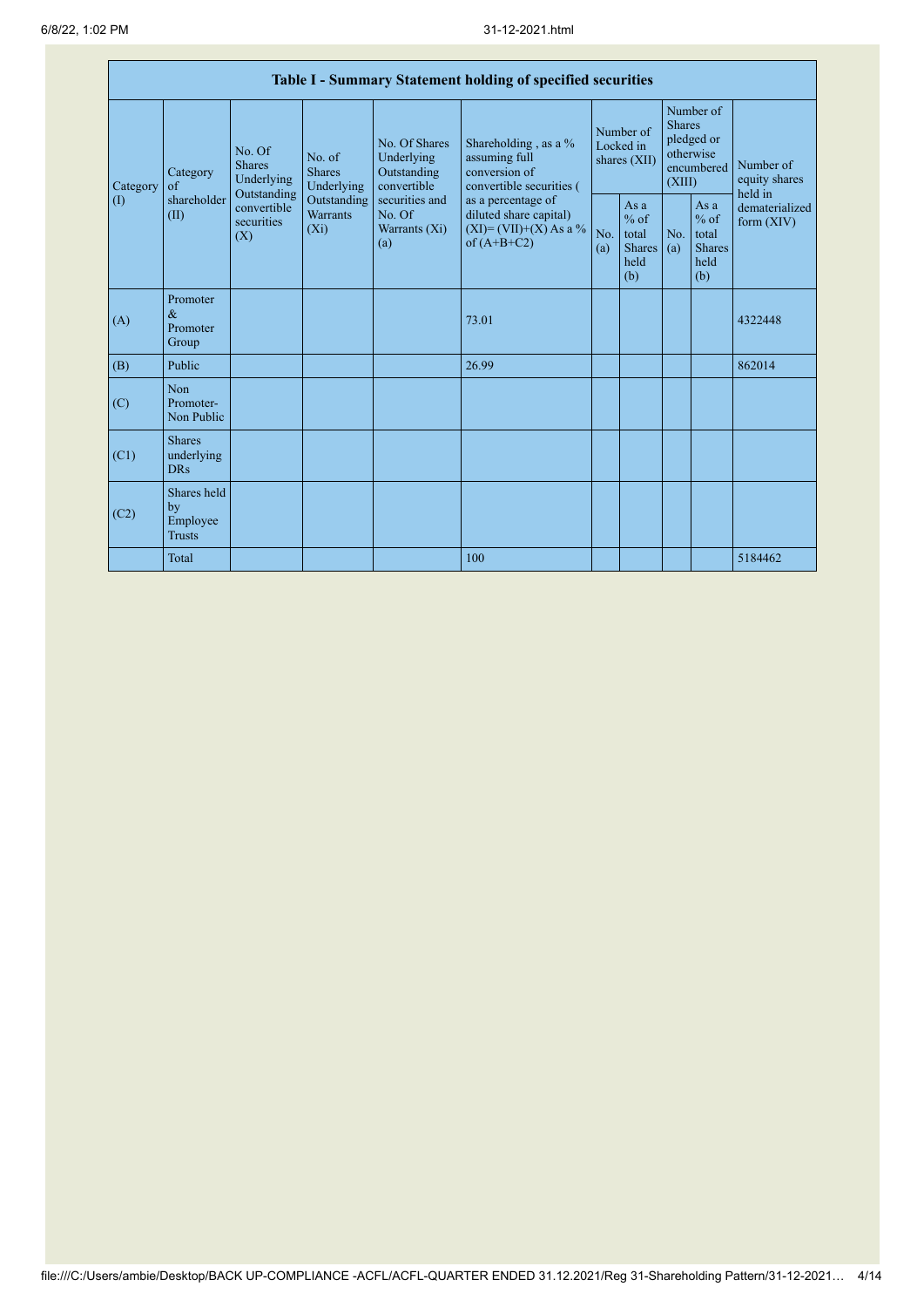|                                                                                             | Table II - Statement showing shareholding pattern of the Promoter and Promoter Group                                |                         |                        |                       |                                    |                             |                                              |                                        |               |                                 |                                 |  |
|---------------------------------------------------------------------------------------------|---------------------------------------------------------------------------------------------------------------------|-------------------------|------------------------|-----------------------|------------------------------------|-----------------------------|----------------------------------------------|----------------------------------------|---------------|---------------------------------|---------------------------------|--|
|                                                                                             |                                                                                                                     |                         | No. of<br>fully        | No. Of<br>Partly      | No. Of                             | Total<br>nos.               | Shareholding<br>as a % of total              | each class of securities (IX)          |               | Number of Voting Rights held in |                                 |  |
| Sr.                                                                                         | Category & Name<br>of the                                                                                           | Nos. Of<br>shareholders | paid up<br>equity      | paid-<br>up<br>equity | shares<br>underlying<br>Depository | shares<br>held<br>$(VII) =$ | no. of shares<br>(calculated as<br>per SCRR, | No of Voting (XIV) Rights              |               |                                 | Total<br>as a $\%$              |  |
|                                                                                             | Shareholders (I)                                                                                                    | (III)                   | shares<br>held<br>(IV) | shares<br>held<br>(V) | Receipts<br>(VI)                   | $(IV)+$<br>$(V)$ +<br>(VI)  | 1957) (VIII)<br>As a % of<br>$(A+B+C2)$      | Class eg:<br>$\boldsymbol{\mathrm{X}}$ | Class<br>eg:y | Total                           | of<br>Total<br>Voting<br>rights |  |
| A                                                                                           | Table II - Statement showing shareholding pattern of the Promoter and Promoter Group                                |                         |                        |                       |                                    |                             |                                              |                                        |               |                                 |                                 |  |
| (1)                                                                                         | Indian                                                                                                              |                         |                        |                       |                                    |                             |                                              |                                        |               |                                 |                                 |  |
| (a)                                                                                         | Individuals/Hindu<br>undivided Family                                                                               | $\overline{c}$          | 1480368                |                       |                                    | 1480368                     | 25.01                                        | 1480368                                |               | 1480368                         | 25.01                           |  |
| (d)                                                                                         | Any Other<br>(specify)                                                                                              | 5                       | 2842080                |                       |                                    | 2842080                     | 48.01                                        | 2842080                                |               | 2842080                         | 48.01                           |  |
| Sub-Total (A)<br>(1)                                                                        |                                                                                                                     | $\overline{7}$          | 4322448                |                       |                                    | 4322448                     | 73.01                                        | 4322448                                |               | 4322448                         | 73.01                           |  |
| (2)                                                                                         | Foreign                                                                                                             |                         |                        |                       |                                    |                             |                                              |                                        |               |                                 |                                 |  |
| Total<br>Shareholding<br>of Promoter<br>and Promoter<br>Group $(A)=$<br>$(A)(1)+(A)$<br>(2) |                                                                                                                     | 7                       | 4322448                |                       |                                    | 4322448                     | 73.01                                        | 4322448                                |               | 4322448                         | 73.01                           |  |
| $\overline{B}$                                                                              | Table III - Statement showing shareholding pattern of the Public shareholder                                        |                         |                        |                       |                                    |                             |                                              |                                        |               |                                 |                                 |  |
| (1)                                                                                         | Institutions                                                                                                        |                         |                        |                       |                                    |                             |                                              |                                        |               |                                 |                                 |  |
| (3)                                                                                         | Non-institutions                                                                                                    |                         |                        |                       |                                    |                             |                                              |                                        |               |                                 |                                 |  |
| (a(i))                                                                                      | Individuals -<br>i.Individual<br>shareholders<br>holding nominal<br>share capital up to<br>Rs. 2 lakhs.             | 77                      | 1359                   |                       |                                    | 1359                        | 0.02                                         | 1359                                   |               | 1359                            | 0.02                            |  |
| (a(ii))                                                                                     | Individuals - ii.<br>Individual<br>shareholders<br>holding nominal<br>share capital in<br>excess of Rs. 2<br>lakhs. | 15                      | 809872                 |                       |                                    | 809872                      | 13.68                                        | 809872                                 |               | 809872                          | 13.68                           |  |
| (e)                                                                                         | Any Other<br>(specify)                                                                                              | $10\,$                  | 786299                 |                       |                                    | 786299                      | 13.28                                        | 786299                                 |               | 786299                          | 13.28                           |  |
| Sub-Total (B)<br>(3)                                                                        |                                                                                                                     | 102                     | 1597530                |                       |                                    | 1597530                     | 26.99                                        | 1597530                                |               | 1597530                         | 26.99                           |  |
| <b>Total Public</b><br>Shareholding<br>$(B)=(B)(1)+$<br>$(B)(2)+(B)(3)$                     |                                                                                                                     | 102                     | 1597530                |                       |                                    | 1597530                     | 26.99                                        | 1597530                                |               | 1597530                         | 26.99                           |  |
| $\overline{C}$                                                                              | Table IV - Statement showing shareholding pattern of the Non Promoter- Non Public shareholder                       |                         |                        |                       |                                    |                             |                                              |                                        |               |                                 |                                 |  |
| Total (<br>$A+B+C2$ )                                                                       |                                                                                                                     | 109                     | 5919978                |                       |                                    | 5919978                     | 100                                          | 5919978                                |               | 5919978                         | 100                             |  |
| Total<br>$(A+B+C)$                                                                          |                                                                                                                     | 109                     | 5919978                |                       |                                    | 5919978                     | 100                                          | 5919978                                |               | 5919978                         | 100                             |  |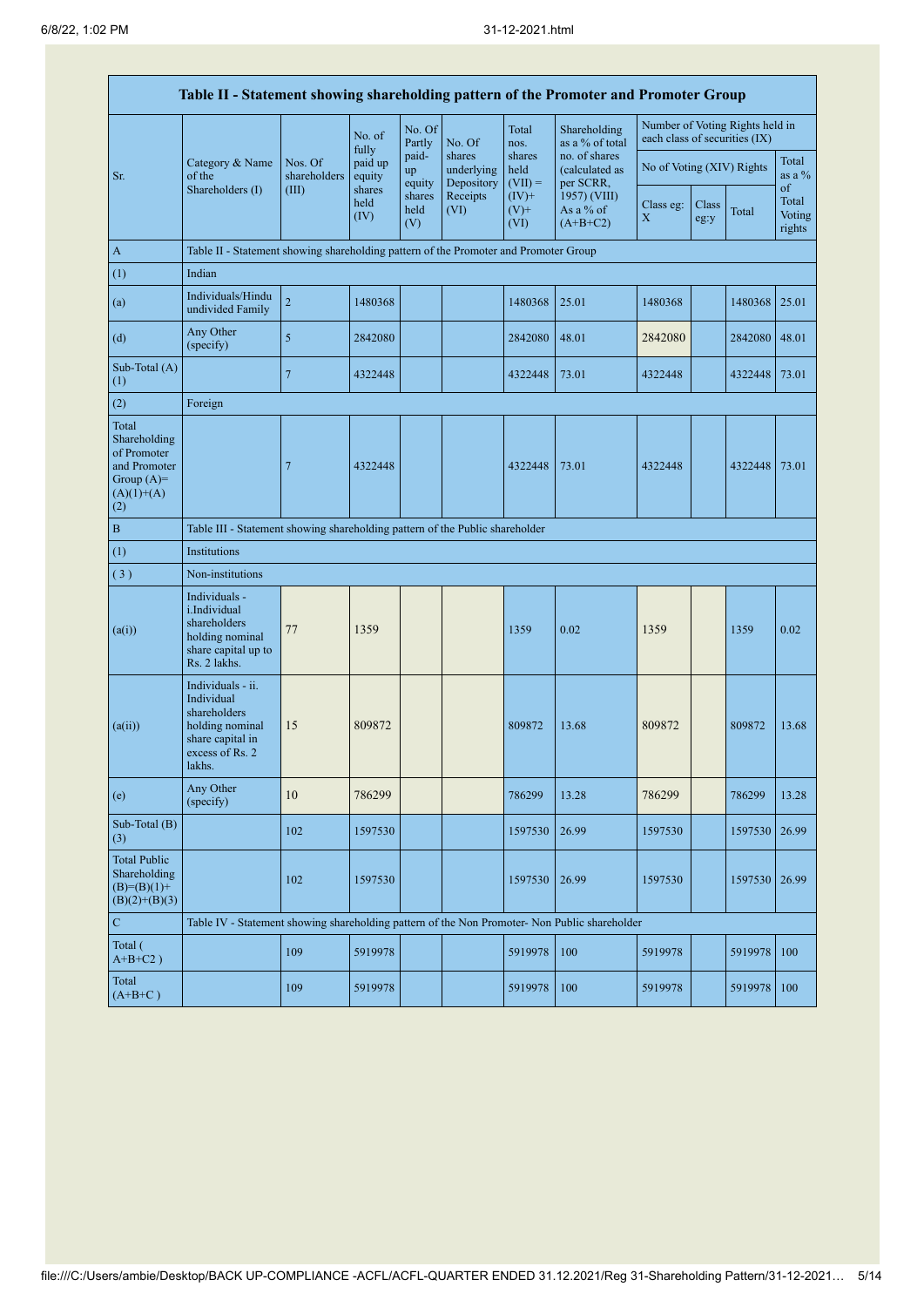| Table II - Statement showing shareholding pattern of the Promoter and Promoter Group    |                                                 |                                       |                                                           |                                                                                               |                                        |                                                         |                                                                               |                                                         |                                       |  |  |  |  |
|-----------------------------------------------------------------------------------------|-------------------------------------------------|---------------------------------------|-----------------------------------------------------------|-----------------------------------------------------------------------------------------------|----------------------------------------|---------------------------------------------------------|-------------------------------------------------------------------------------|---------------------------------------------------------|---------------------------------------|--|--|--|--|
| Sr.                                                                                     | No. Of<br><b>Shares</b><br>Underlying           | No. of<br><b>Shares</b><br>Underlying | No. Of Shares<br>Underlying<br>Outstanding<br>convertible | Shareholding, as a %<br>assuming full conversion of<br>convertible securities (as a           | Number of<br>Locked in<br>shares (XII) |                                                         | Number of<br><b>Shares</b><br>pledged or<br>otherwise<br>encumbered<br>(XIII) |                                                         | Number of<br>equity shares<br>held in |  |  |  |  |
|                                                                                         | Outstanding<br>convertible<br>securities<br>(X) | Outstanding<br>Warrants<br>$(X_i)$    | securities and<br>No. Of Warrants<br>(Xi)(a)              | percentage of diluted share<br>capital) (XI)= $(VII)+(X)$ As<br>$a\%$ of $(A+B+C2)$           | No.<br>(a)                             | As a<br>$%$ of<br>total<br><b>Shares</b><br>held<br>(b) | No.<br>(a)                                                                    | As a<br>$%$ of<br>total<br><b>Shares</b><br>held<br>(b) | dematerialized<br>form $(XIV)$        |  |  |  |  |
| $\mathbf{A}$                                                                            |                                                 |                                       |                                                           | Table II - Statement showing shareholding pattern of the Promoter and Promoter Group          |                                        |                                                         |                                                                               |                                                         |                                       |  |  |  |  |
| (1)                                                                                     | Indian                                          |                                       |                                                           |                                                                                               |                                        |                                                         |                                                                               |                                                         |                                       |  |  |  |  |
| (a)                                                                                     |                                                 |                                       |                                                           | 25.01                                                                                         |                                        |                                                         |                                                                               |                                                         | 1480368                               |  |  |  |  |
| (d)                                                                                     |                                                 |                                       |                                                           | 48.01                                                                                         |                                        |                                                         |                                                                               |                                                         | 2842080                               |  |  |  |  |
| Sub-Total (A)<br>(1)                                                                    |                                                 |                                       |                                                           | 73.01                                                                                         |                                        |                                                         |                                                                               |                                                         | 4322448                               |  |  |  |  |
| (2)                                                                                     | Foreign                                         |                                       |                                                           |                                                                                               |                                        |                                                         |                                                                               |                                                         |                                       |  |  |  |  |
| Total<br>Shareholding<br>of Promoter<br>and Promoter<br>Group $(A)=$<br>$(A)(1)+(A)(2)$ |                                                 |                                       |                                                           | 73.01                                                                                         |                                        |                                                         |                                                                               |                                                         | 4322448                               |  |  |  |  |
| $\, {\bf B}$                                                                            |                                                 |                                       |                                                           | Table III - Statement showing shareholding pattern of the Public shareholder                  |                                        |                                                         |                                                                               |                                                         |                                       |  |  |  |  |
| (1)                                                                                     | Institutions                                    |                                       |                                                           |                                                                                               |                                        |                                                         |                                                                               |                                                         |                                       |  |  |  |  |
| (3)                                                                                     | Non-institutions                                |                                       |                                                           |                                                                                               |                                        |                                                         |                                                                               |                                                         |                                       |  |  |  |  |
| (a(i))                                                                                  |                                                 |                                       |                                                           | 0.02                                                                                          |                                        |                                                         |                                                                               |                                                         | 264                                   |  |  |  |  |
| (a(ii))                                                                                 |                                                 |                                       |                                                           | 13.68                                                                                         |                                        |                                                         |                                                                               |                                                         | 341431                                |  |  |  |  |
| (e)                                                                                     |                                                 |                                       |                                                           | 13.28                                                                                         |                                        |                                                         |                                                                               |                                                         | 520319                                |  |  |  |  |
| Sub-Total (B)<br>(3)                                                                    |                                                 |                                       |                                                           | 26.99                                                                                         |                                        |                                                         |                                                                               |                                                         | 862014                                |  |  |  |  |
| <b>Total Public</b><br>Shareholding<br>$(B)=(B)(1)+$<br>$(B)(2)+(B)(3)$                 |                                                 |                                       |                                                           | 26.99                                                                                         |                                        |                                                         |                                                                               |                                                         | 862014                                |  |  |  |  |
| ${\bf C}$                                                                               |                                                 |                                       |                                                           | Table IV - Statement showing shareholding pattern of the Non Promoter- Non Public shareholder |                                        |                                                         |                                                                               |                                                         |                                       |  |  |  |  |
| Total (<br>$A+B+C2$ )                                                                   |                                                 |                                       |                                                           | 100                                                                                           |                                        |                                                         |                                                                               |                                                         | 5184462                               |  |  |  |  |
| Total (A+B+C                                                                            |                                                 |                                       |                                                           | 100                                                                                           |                                        |                                                         |                                                                               |                                                         | 5184462                               |  |  |  |  |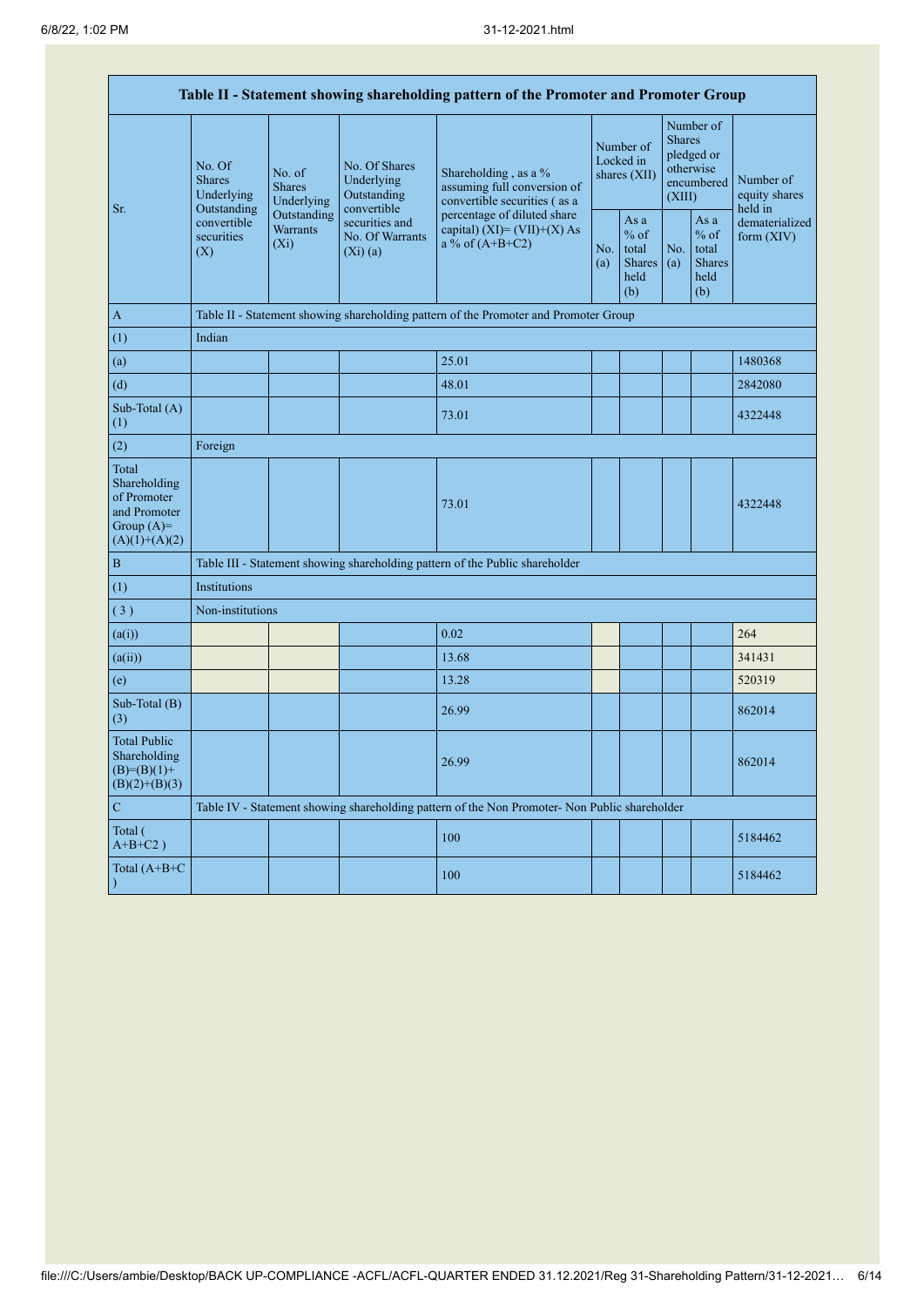|                                                                                                                                                                                             |                                                               | <b>Individuals/Hindu undivided Family</b> |                       |
|---------------------------------------------------------------------------------------------------------------------------------------------------------------------------------------------|---------------------------------------------------------------|-------------------------------------------|-----------------------|
| Searial No.                                                                                                                                                                                 | $\mathbf{1}$                                                  | $\overline{2}$                            |                       |
| Name of the<br>Shareholders (I)                                                                                                                                                             | <b>SUCHITRA</b>                                               | <b>SURENDER SINGH HUF</b>                 | Click here to go back |
| PAN(II)                                                                                                                                                                                     | <b>AISPS8706R</b>                                             | AANHS3313R                                | Total                 |
| No. of fully paid<br>up equity shares<br>held (IV)                                                                                                                                          | 930588                                                        | 549780                                    | 1480368               |
| No. Of Partly paid-<br>up equity shares<br>held(V)                                                                                                                                          |                                                               |                                           |                       |
| No. Of shares<br>underlying<br>Depository<br>Receipts (VI)                                                                                                                                  |                                                               |                                           |                       |
| Total nos. shares<br>held $(VII) = (IV) +$<br>$(V)+(VI)$                                                                                                                                    | 930588                                                        | 549780                                    | 1480368               |
| Shareholding as a<br>% of total no. of<br>shares (calculated<br>as per SCRR,<br>1957) (VIII) As a<br>% of $(A+B+C2)$                                                                        | 15.72                                                         | 9.29                                      | 25.01                 |
|                                                                                                                                                                                             | Number of Voting Rights held in each class of securities (IX) |                                           |                       |
| Class eg:X                                                                                                                                                                                  | 930588                                                        | 549780                                    | 1480368               |
| Class eg:y                                                                                                                                                                                  |                                                               |                                           |                       |
| Total                                                                                                                                                                                       | 930588                                                        | 549780                                    | 1480368               |
| Total as a % of<br><b>Total Voting rights</b>                                                                                                                                               | 15.72                                                         | 9.29                                      | 25.01                 |
| No. Of Shares<br>Underlying<br>Outstanding<br>convertible<br>securities $(X)$                                                                                                               |                                                               |                                           |                       |
| No. of Shares<br>Underlying<br>Outstanding<br>Warrants (Xi)                                                                                                                                 |                                                               |                                           |                       |
| No. Of Shares<br>Underlying<br>Outstanding<br>convertible<br>securities and No.<br>Of Warrants (Xi)<br>(a)                                                                                  |                                                               |                                           |                       |
| Shareholding, as a<br>% assuming full<br>conversion of<br>convertible<br>securities (as a<br>percentage of<br>diluted share<br>capital) $(XI)$ =<br>$(VII)+(Xi)(a)$ As a<br>% of $(A+B+C2)$ | 15.72                                                         | 9.29                                      | 25.01                 |
| Number of Locked in shares (XII)                                                                                                                                                            |                                                               |                                           |                       |
| No. (a)                                                                                                                                                                                     |                                                               |                                           |                       |
| As a % of total<br>Shares held (b)                                                                                                                                                          |                                                               |                                           |                       |
|                                                                                                                                                                                             | Number of Shares pledged or otherwise encumbered (XIII)       |                                           |                       |
| No. (a)                                                                                                                                                                                     |                                                               |                                           |                       |
| As a % of total<br>Shares held (b)                                                                                                                                                          |                                                               |                                           |                       |
| Number of equity<br>shares held in<br>dematerialized<br>form $(XIV)$                                                                                                                        | 930588                                                        | 549780                                    | 1480368               |
| Reason for not providing PAN                                                                                                                                                                |                                                               |                                           |                       |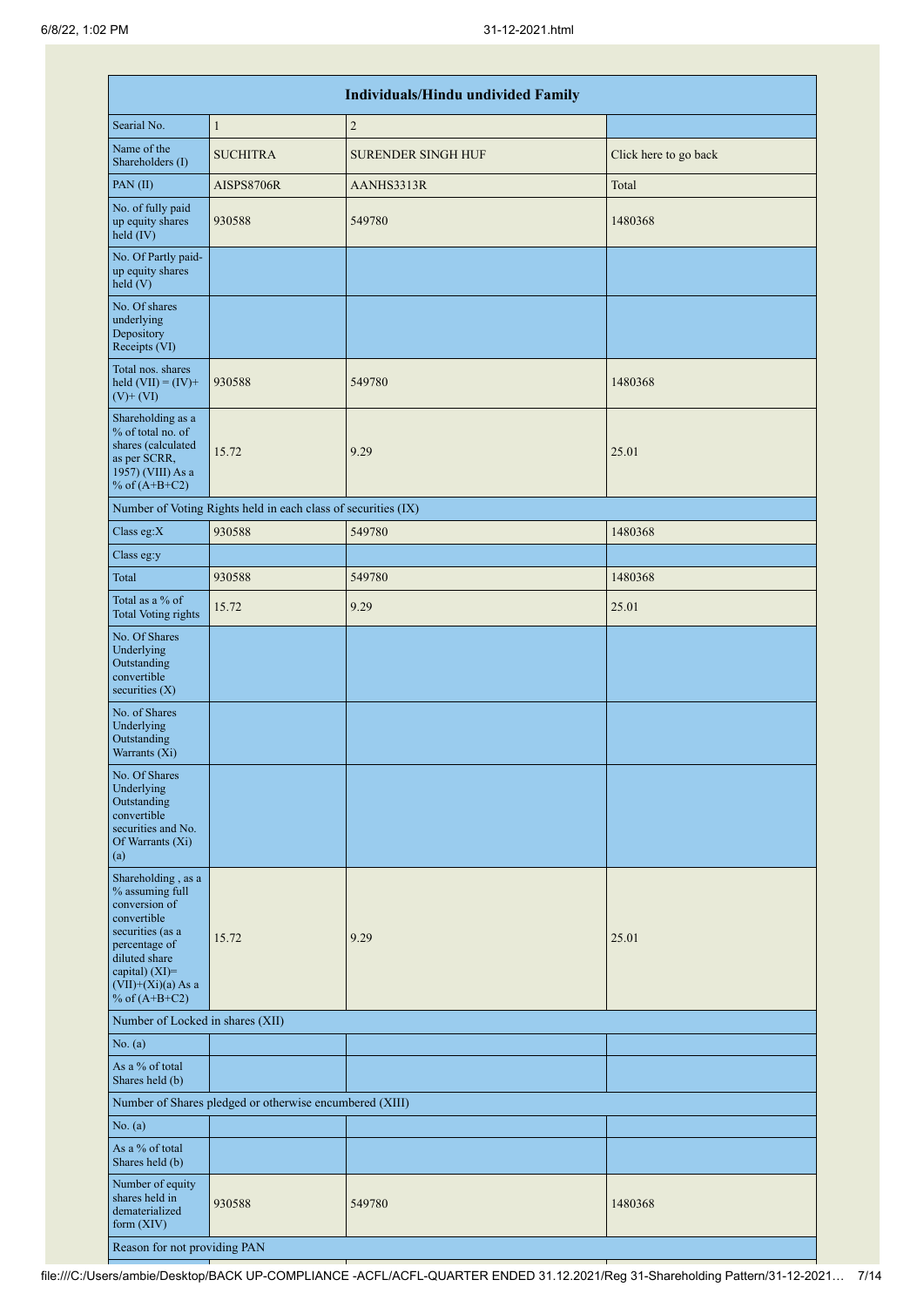| Reason for not<br>providing PAN |          |          |  |
|---------------------------------|----------|----------|--|
| Shareholder type                | Promoter | Promoter |  |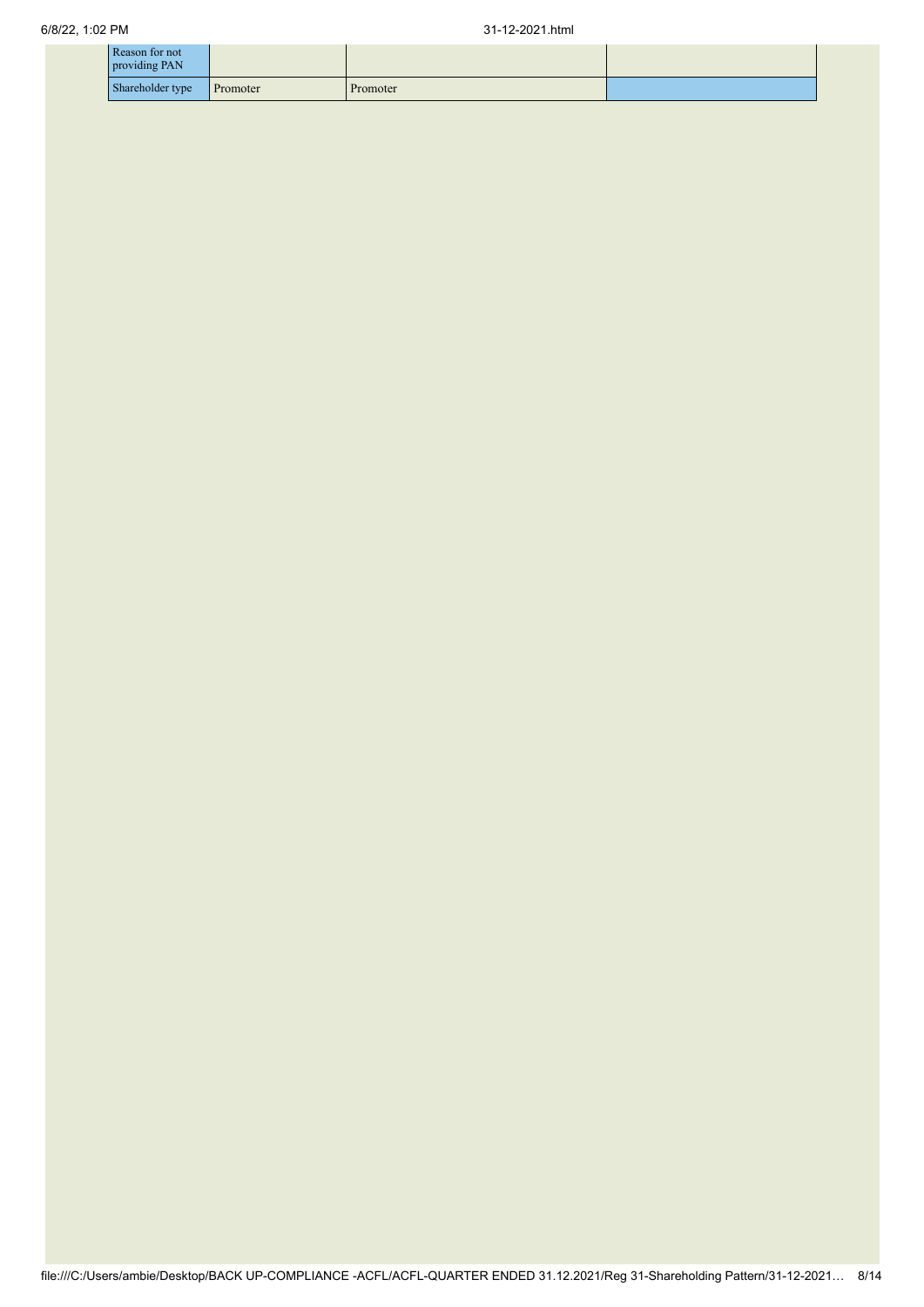|                                                                                                                                                                                      |                                                                            |                                                                        | <b>Any Other (specify)</b>                           |                                                           |                                                                          |                             |
|--------------------------------------------------------------------------------------------------------------------------------------------------------------------------------------|----------------------------------------------------------------------------|------------------------------------------------------------------------|------------------------------------------------------|-----------------------------------------------------------|--------------------------------------------------------------------------|-----------------------------|
| Searial No.                                                                                                                                                                          | $\mathbf{1}$                                                               | $\overline{c}$                                                         | 3                                                    | $\overline{4}$                                            | 5                                                                        |                             |
| Category                                                                                                                                                                             | <b>Bodies Corporate</b>                                                    | <b>Bodies Corporate</b>                                                | <b>Bodies Corporate</b>                              | <b>Bodies Corporate</b>                                   | <b>Bodies Corporate</b>                                                  | Click<br>here to<br>go back |
| Name of the<br>Shareholders (I)                                                                                                                                                      | <b>HILLGROW</b><br><b>INFOSERVICES</b><br><b>PRIVATE</b><br><b>LIMITED</b> | <b>PALMTREE</b><br><b>INFRACON</b><br><b>PRIVATE</b><br><b>LIMITED</b> | VETERAN<br><b>INFRADEVELOPERS</b><br>PRIVATE LIMITED | <b>FOSTER</b><br><b>INFRASTRUCTURE</b><br>PRIVATE LIMITED | <b>INSCENCE</b><br><b>DEVELOPERS</b><br><b>PRIVATE</b><br><b>LIMITED</b> |                             |
| PAN(II)                                                                                                                                                                              | AACCH1867R                                                                 | AAECP9998H                                                             | AACCV9638A                                           | AABCF3458P                                                | AACCI0448K                                                               | Total                       |
| No. of the<br>Shareholders (I)                                                                                                                                                       | $\mathbf{1}$                                                               | $\mathbf{1}$                                                           | $\mathbf{1}$                                         | $\mathbf{1}$                                              | $\mathbf{1}$                                                             | 5                           |
| No. of fully paid<br>up equity shares<br>$held$ (IV)                                                                                                                                 | 815520                                                                     | 605520                                                                 | 605520                                               | 605520                                                    | 210000                                                                   | 2842080                     |
| No. Of Partly paid-<br>up equity shares<br>held (V)                                                                                                                                  |                                                                            |                                                                        |                                                      |                                                           |                                                                          |                             |
| No. Of shares<br>underlying<br>Depository<br>Receipts (VI)                                                                                                                           |                                                                            |                                                                        |                                                      |                                                           |                                                                          |                             |
| Total nos. shares<br>held $(VII) = (IV) +$<br>$(V)$ + $(VI)$                                                                                                                         | 815520                                                                     | 605520                                                                 | 605520                                               | 605520                                                    | 210000                                                                   | 2842080                     |
| Shareholding as a<br>% of total no. of<br>shares (calculated<br>as per SCRR,<br>1957) (VIII) As a<br>% of $(A+B+C2)$                                                                 | 13.78                                                                      | 10.23                                                                  | 10.23                                                | 10.23                                                     | 3.55                                                                     | 48.01                       |
|                                                                                                                                                                                      | Number of Voting Rights held in each class of securities (IX)              |                                                                        |                                                      |                                                           |                                                                          |                             |
| Class eg: X                                                                                                                                                                          | 815520                                                                     | 605520                                                                 | 605520                                               | 605520                                                    | 210000                                                                   | 2842080                     |
| Class eg:y                                                                                                                                                                           |                                                                            |                                                                        |                                                      |                                                           |                                                                          |                             |
| Total                                                                                                                                                                                | 815520                                                                     | 605520                                                                 | 605520                                               | 605520                                                    | 210000                                                                   | 2842080                     |
| Total as a % of<br>Total Voting rights                                                                                                                                               | 13.78                                                                      | 10.23                                                                  | 10.23                                                | 10.23                                                     | 3.55                                                                     | 48.01                       |
| No. Of Shares<br>Underlying<br>Outstanding<br>convertible<br>securities $(X)$                                                                                                        |                                                                            |                                                                        |                                                      |                                                           |                                                                          |                             |
| No. of Shares<br>Underlying<br>Outstanding<br>Warrants (Xi)                                                                                                                          |                                                                            |                                                                        |                                                      |                                                           |                                                                          |                             |
| No. Of Shares<br>Underlying<br>Outstanding<br>convertible<br>securities and No.<br>Of Warrants (Xi)<br>(a)                                                                           |                                                                            |                                                                        |                                                      |                                                           |                                                                          |                             |
| Shareholding, as a<br>% assuming full<br>conversion of<br>convertible<br>securities (as a<br>percentage of<br>diluted share<br>capital) (XI)=<br>$(VII)+(X)$ As a %<br>of $(A+B+C2)$ | 13.78                                                                      | 10.23                                                                  | 10.23                                                | 10.23                                                     | 3.55                                                                     | 48.01                       |
| Number of Locked in shares (XII)                                                                                                                                                     |                                                                            |                                                                        |                                                      |                                                           |                                                                          |                             |
| No. (a)                                                                                                                                                                              |                                                                            |                                                                        |                                                      |                                                           |                                                                          |                             |
| As a % of total<br>Shares held (b)                                                                                                                                                   |                                                                            |                                                                        |                                                      |                                                           |                                                                          |                             |
|                                                                                                                                                                                      | Number of Shares pledged or otherwise encumbered (XIII)                    |                                                                        |                                                      |                                                           |                                                                          |                             |
| No. (a)                                                                                                                                                                              |                                                                            |                                                                        |                                                      |                                                           |                                                                          |                             |

ı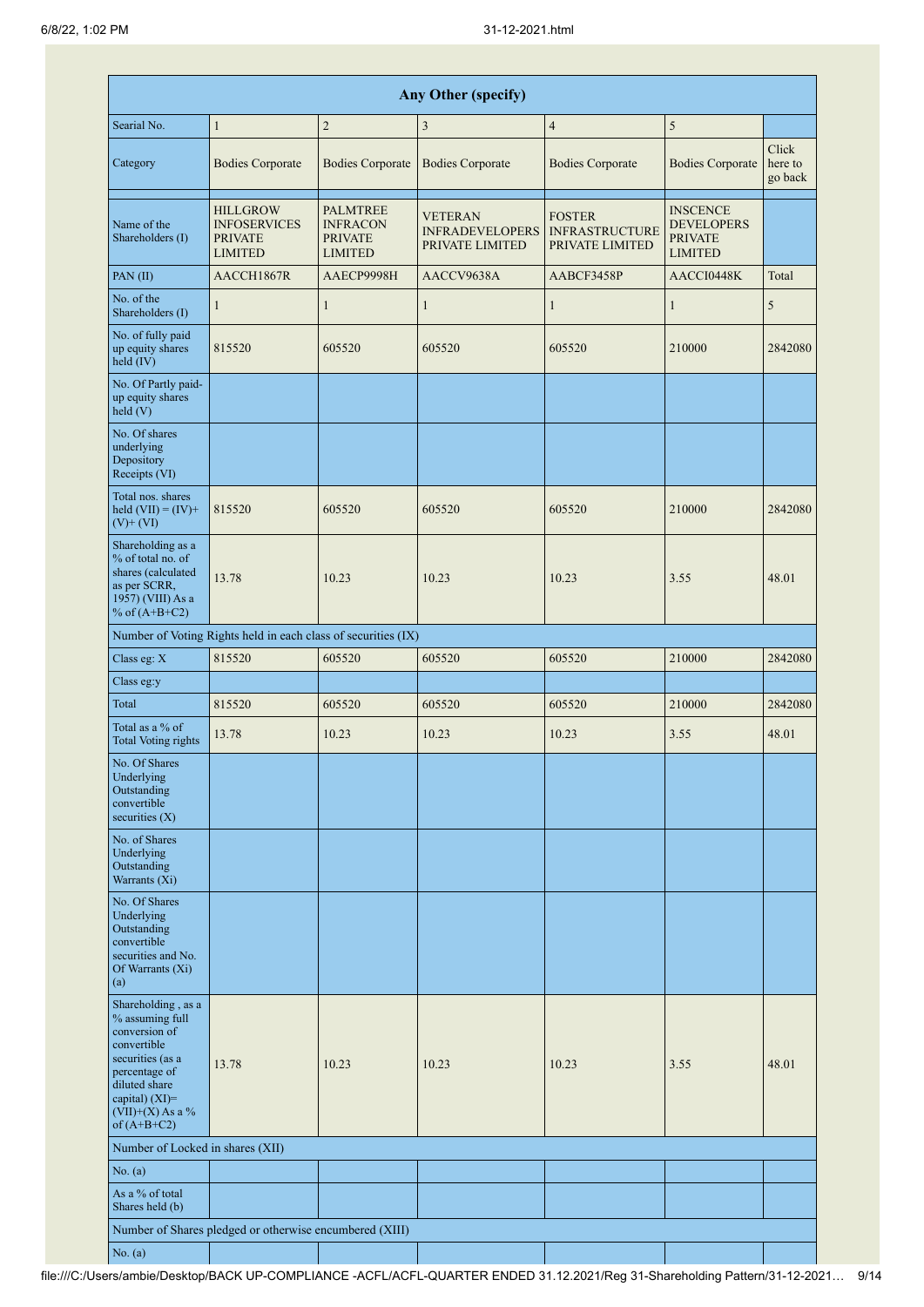| As a % of total<br>Shares held (b)                                   |                |                |                |                |                |         |
|----------------------------------------------------------------------|----------------|----------------|----------------|----------------|----------------|---------|
| Number of equity<br>shares held in<br>dematerialized<br>form $(XIV)$ | 815520         | 605520         | 605520         | 605520         | 210000         | 2842080 |
| Reason for not providing PAN                                         |                |                |                |                |                |         |
| Reason for not<br>providing PAN                                      |                |                |                |                |                |         |
| Shareholder type                                                     | Promoter Group | Promoter Group | Promoter Group | Promoter Group | Promoter Group |         |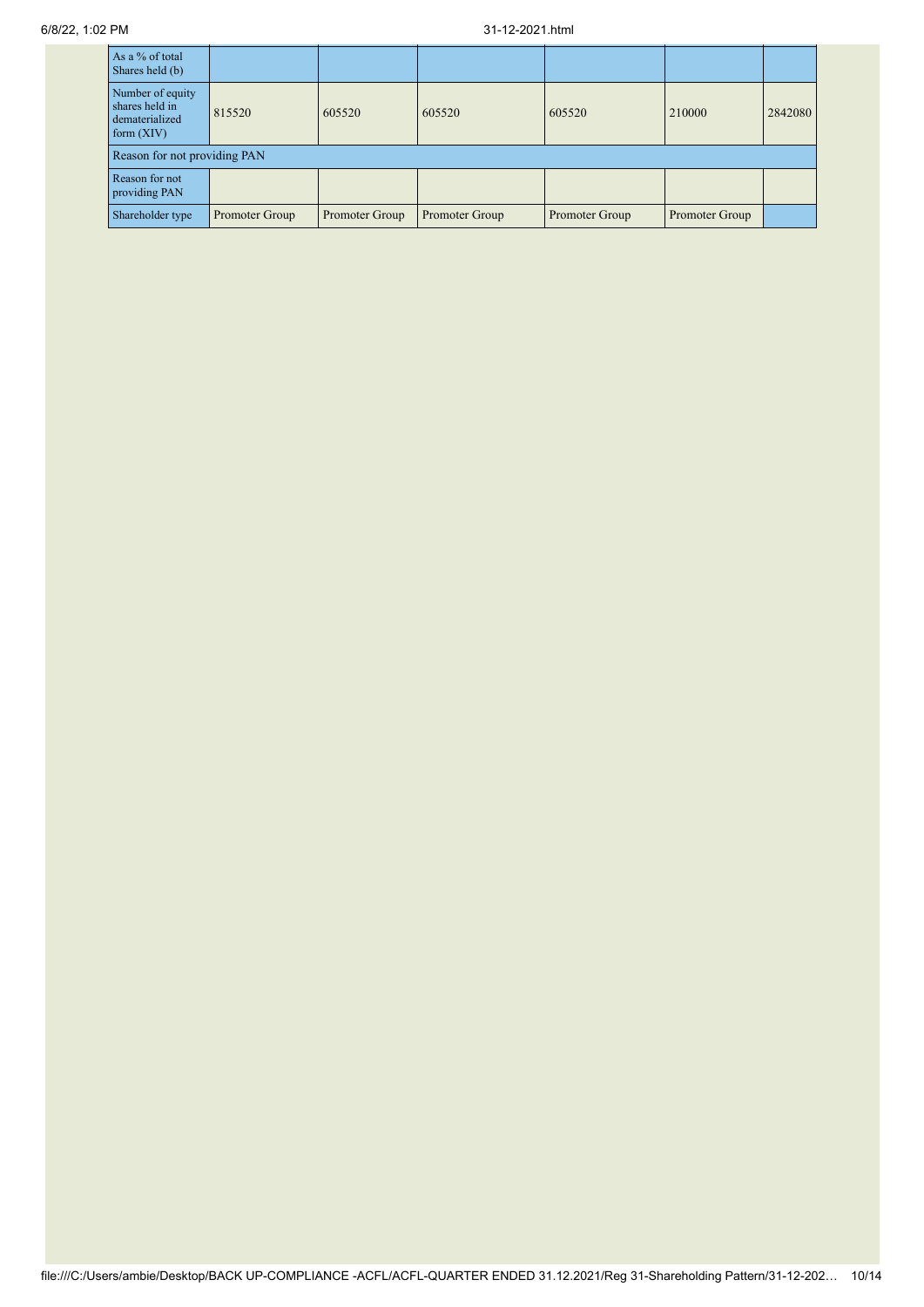٦

|                                                                                                                                                                                      | Individuals - ii. Individual shareholders holding nominal share capital in excess of Rs. 2 lakhs. |                     |                       |  |  |  |  |  |  |  |  |
|--------------------------------------------------------------------------------------------------------------------------------------------------------------------------------------|---------------------------------------------------------------------------------------------------|---------------------|-----------------------|--|--|--|--|--|--|--|--|
| Searial No.                                                                                                                                                                          | $\mathbf{1}$                                                                                      | $\sqrt{2}$          |                       |  |  |  |  |  |  |  |  |
| Name of the<br>Shareholders (I)                                                                                                                                                      | YOGENDER KUMAR                                                                                    | <b>BASANTI DEVI</b> | Click here to go back |  |  |  |  |  |  |  |  |
| PAN(II)                                                                                                                                                                              | AMYPK7580P                                                                                        | AHEPD7992H          | Total                 |  |  |  |  |  |  |  |  |
| No. of fully paid<br>up equity shares<br>held (IV)                                                                                                                                   | 200565                                                                                            | 73560               | 274125                |  |  |  |  |  |  |  |  |
| No. Of Partly paid-<br>up equity shares<br>held(V)                                                                                                                                   |                                                                                                   |                     |                       |  |  |  |  |  |  |  |  |
| No. Of shares<br>underlying<br>Depository<br>Receipts (VI)                                                                                                                           |                                                                                                   |                     |                       |  |  |  |  |  |  |  |  |
| Total nos. shares<br>held $(VII) = (IV) +$<br>$(V)$ + $(VI)$                                                                                                                         | 200565                                                                                            | 73560               | 274125                |  |  |  |  |  |  |  |  |
| Shareholding as a<br>% of total no. of<br>shares (calculated<br>as per SCRR,<br>1957) (VIII) As a<br>% of $(A+B+C2)$                                                                 | 3.39                                                                                              | 1.24                | 4.63                  |  |  |  |  |  |  |  |  |
|                                                                                                                                                                                      | Number of Voting Rights held in each class of securities (IX)                                     |                     |                       |  |  |  |  |  |  |  |  |
| Class eg: X                                                                                                                                                                          | 200565                                                                                            | 73560               | 274125                |  |  |  |  |  |  |  |  |
| Class eg:y                                                                                                                                                                           |                                                                                                   |                     |                       |  |  |  |  |  |  |  |  |
| Total                                                                                                                                                                                | 200565                                                                                            | 73560               | 274125                |  |  |  |  |  |  |  |  |
| Total as a % of<br><b>Total Voting rights</b>                                                                                                                                        | 3.39                                                                                              | 1.24                | 4.63                  |  |  |  |  |  |  |  |  |
| No. Of Shares<br>Underlying<br>Outstanding<br>convertible<br>securities $(X)$                                                                                                        |                                                                                                   |                     |                       |  |  |  |  |  |  |  |  |
| No. of Shares<br>Underlying<br>Outstanding<br>Warrants (Xi)                                                                                                                          |                                                                                                   |                     |                       |  |  |  |  |  |  |  |  |
| No. Of Shares<br>Underlying<br>Outstanding<br>convertible<br>securities and No.<br>Of Warrants (Xi)<br>(a)                                                                           |                                                                                                   |                     |                       |  |  |  |  |  |  |  |  |
| Shareholding, as a<br>% assuming full<br>conversion of<br>convertible<br>securities (as a<br>percentage of<br>diluted share<br>capital) (XI)=<br>$(VII)+(X)$ As a %<br>of $(A+B+C2)$ | 3.39                                                                                              | 1.24                | 4.63                  |  |  |  |  |  |  |  |  |
| Number of Locked in shares (XII)                                                                                                                                                     |                                                                                                   |                     |                       |  |  |  |  |  |  |  |  |
| No. (a)                                                                                                                                                                              |                                                                                                   |                     |                       |  |  |  |  |  |  |  |  |
| As a % of total<br>Shares held (b)                                                                                                                                                   |                                                                                                   |                     |                       |  |  |  |  |  |  |  |  |
| Number of equity<br>shares held in<br>dematerialized<br>form $(XIV)$                                                                                                                 | 200565                                                                                            | $\boldsymbol{0}$    | 200565                |  |  |  |  |  |  |  |  |
| Reason for not providing PAN                                                                                                                                                         |                                                                                                   |                     |                       |  |  |  |  |  |  |  |  |
| Reason for not<br>providing PAN                                                                                                                                                      |                                                                                                   |                     |                       |  |  |  |  |  |  |  |  |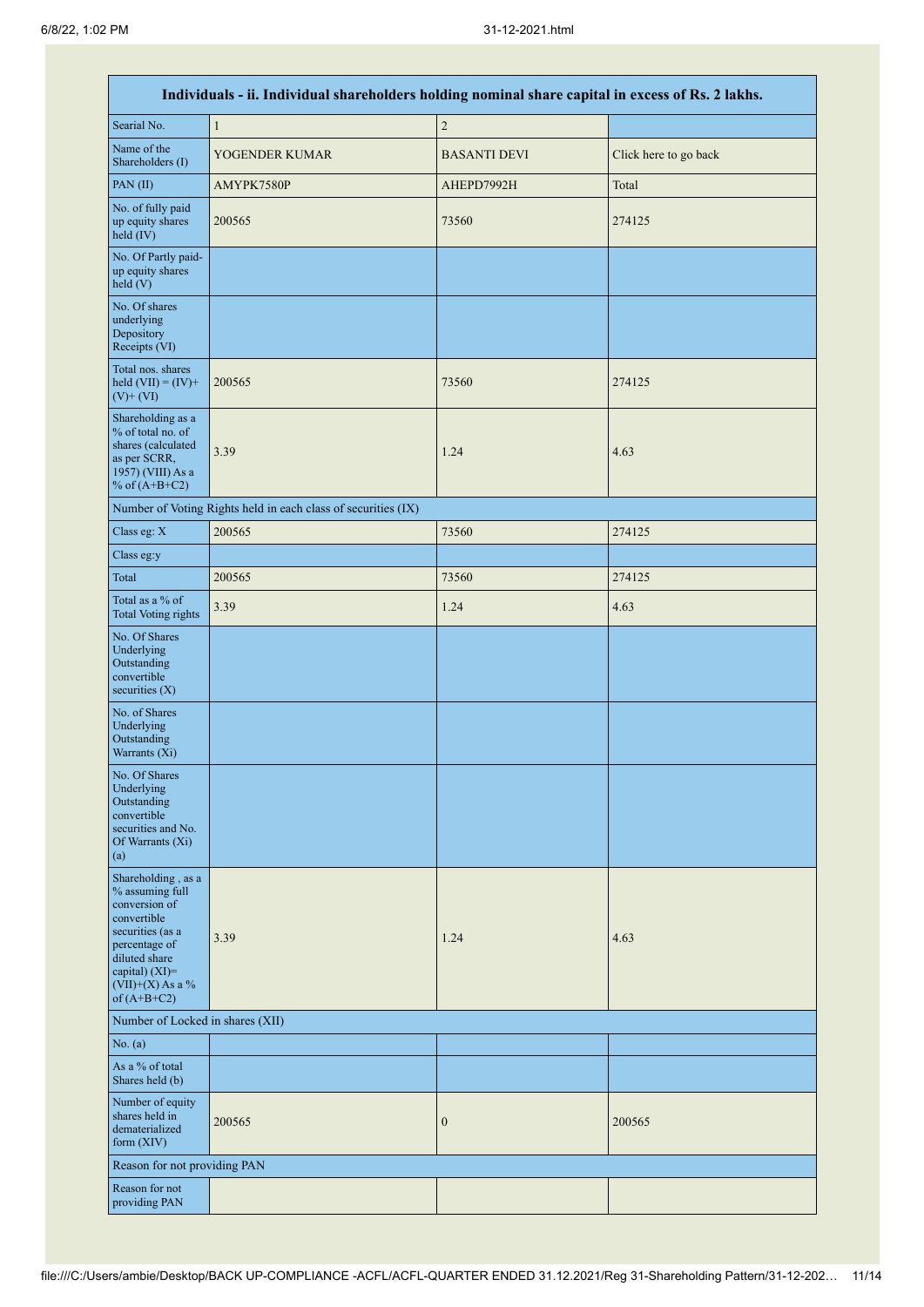|                                                                                                                                                                                      | Any Other (specify)                                           |                                              |                                              |                                              |                                              |                             |  |  |  |  |  |  |  |
|--------------------------------------------------------------------------------------------------------------------------------------------------------------------------------------|---------------------------------------------------------------|----------------------------------------------|----------------------------------------------|----------------------------------------------|----------------------------------------------|-----------------------------|--|--|--|--|--|--|--|
| Searial No.                                                                                                                                                                          | $\mathbf{1}$                                                  | $\overline{2}$                               | 3                                            | $\overline{4}$                               | 5                                            |                             |  |  |  |  |  |  |  |
| Category                                                                                                                                                                             | <b>Bodies Corporate</b>                                       | <b>HUF</b>                                   | <b>HUF</b>                                   | <b>HUF</b>                                   | <b>HUF</b>                                   |                             |  |  |  |  |  |  |  |
| Category / More<br>than 1 percentage                                                                                                                                                 | More than 1 percentage<br>of shareholding                     | More than 1<br>percentage of<br>shareholding | More than 1<br>percentage of<br>shareholding | More than 1<br>percentage of<br>shareholding | More than 1<br>percentage of<br>shareholding |                             |  |  |  |  |  |  |  |
| Name of the<br>Shareholders (I)                                                                                                                                                      | <b>GREENTECH</b><br><b>COLONIZERS</b><br>PRIVATE LIMITED      | PAWAN SINGH<br>(HUF)                         | <b>PARVEEN</b><br><b>KUMAR(HUF)</b>          | <b>YOGENDER</b><br>SINGH(HUF)                | <b>SHAMSHER</b><br>SINGH(HUF)                | Click<br>here to<br>go back |  |  |  |  |  |  |  |
| PAN(II)                                                                                                                                                                              | AAFCG4014J                                                    | AAHHP2087F                                   | AAHHP2115A                                   | AAAHY4544D                                   | AANHS2947F                                   | Total                       |  |  |  |  |  |  |  |
| No. of the<br>Shareholders (I)                                                                                                                                                       | 1                                                             | $\mathbf{1}$                                 | $\mathbf{1}$                                 | $\mathbf{1}$                                 | $\mathbf{1}$                                 | $\mathbf{0}$                |  |  |  |  |  |  |  |
| No. of fully paid<br>up equity shares<br>held (IV)                                                                                                                                   | 126990                                                        | 157610                                       | 138564                                       | 136260                                       | 87880                                        | $\boldsymbol{0}$            |  |  |  |  |  |  |  |
| No. Of Partly paid-<br>up equity shares<br>held(V)                                                                                                                                   |                                                               |                                              |                                              |                                              |                                              |                             |  |  |  |  |  |  |  |
| No. Of shares<br>underlying<br>Depository<br>Receipts (VI)                                                                                                                           |                                                               |                                              |                                              |                                              |                                              |                             |  |  |  |  |  |  |  |
| Total nos. shares<br>held $(VII) = (IV) +$<br>$(V)$ + $(VI)$                                                                                                                         | 126990                                                        | 157610                                       | 138564                                       | 136260                                       | 87880                                        | $\mathbf{0}$                |  |  |  |  |  |  |  |
| Shareholding as a<br>% of total no. of<br>shares (calculated<br>as per SCRR,<br>1957) (VIII) As a<br>% of $(A+B+C2)$                                                                 | 2.15                                                          | 2.66                                         | 2.34                                         | 2.3                                          | 1.48                                         | $\boldsymbol{0}$            |  |  |  |  |  |  |  |
|                                                                                                                                                                                      | Number of Voting Rights held in each class of securities (IX) |                                              |                                              |                                              |                                              |                             |  |  |  |  |  |  |  |
| Class eg: X                                                                                                                                                                          | 126990                                                        | 157610                                       | 138564                                       | 136260                                       | 87880                                        | $\mathbf{0}$                |  |  |  |  |  |  |  |
| Class eg:y                                                                                                                                                                           |                                                               |                                              |                                              |                                              |                                              |                             |  |  |  |  |  |  |  |
| Total                                                                                                                                                                                | 126990                                                        | 157610                                       | 138564                                       | 136260                                       | 87880                                        | $\boldsymbol{0}$            |  |  |  |  |  |  |  |
| Total as a % of<br><b>Total Voting rights</b>                                                                                                                                        | 2.15                                                          | 2.66                                         | 2.34                                         | 2.3                                          | 1.48                                         | $\mathbf{0}$                |  |  |  |  |  |  |  |
| No. Of Shares<br>Underlying<br>Outstanding<br>convertible<br>securities $(X)$                                                                                                        |                                                               |                                              |                                              |                                              |                                              |                             |  |  |  |  |  |  |  |
| No. of Shares<br>Underlying<br>Outstanding<br>Warrants (Xi)                                                                                                                          |                                                               |                                              |                                              |                                              |                                              |                             |  |  |  |  |  |  |  |
| No. Of Shares<br>Underlying<br>Outstanding<br>convertible<br>securities and No.<br>Of Warrants (Xi)<br>(a)                                                                           |                                                               |                                              |                                              |                                              |                                              |                             |  |  |  |  |  |  |  |
| Shareholding, as a<br>% assuming full<br>conversion of<br>convertible<br>securities (as a<br>percentage of<br>diluted share<br>capital) (XI)=<br>$(VII)+(X)$ As a %<br>of $(A+B+C2)$ | 2.15                                                          | 2.66                                         | 2.34                                         | 2.3                                          | 1.48                                         | $\mathbf{0}$                |  |  |  |  |  |  |  |
| Number of Locked in shares (XII)                                                                                                                                                     |                                                               |                                              |                                              |                                              |                                              |                             |  |  |  |  |  |  |  |
| No. (a)                                                                                                                                                                              |                                                               |                                              |                                              |                                              |                                              |                             |  |  |  |  |  |  |  |
| As a % of total<br>Shares held (b)                                                                                                                                                   |                                                               |                                              |                                              |                                              |                                              |                             |  |  |  |  |  |  |  |
| Number of equity<br>shares held in                                                                                                                                                   | $\mathbf{0}$                                                  | 157610                                       | 138564                                       | 136260                                       | 87880                                        | $\boldsymbol{0}$            |  |  |  |  |  |  |  |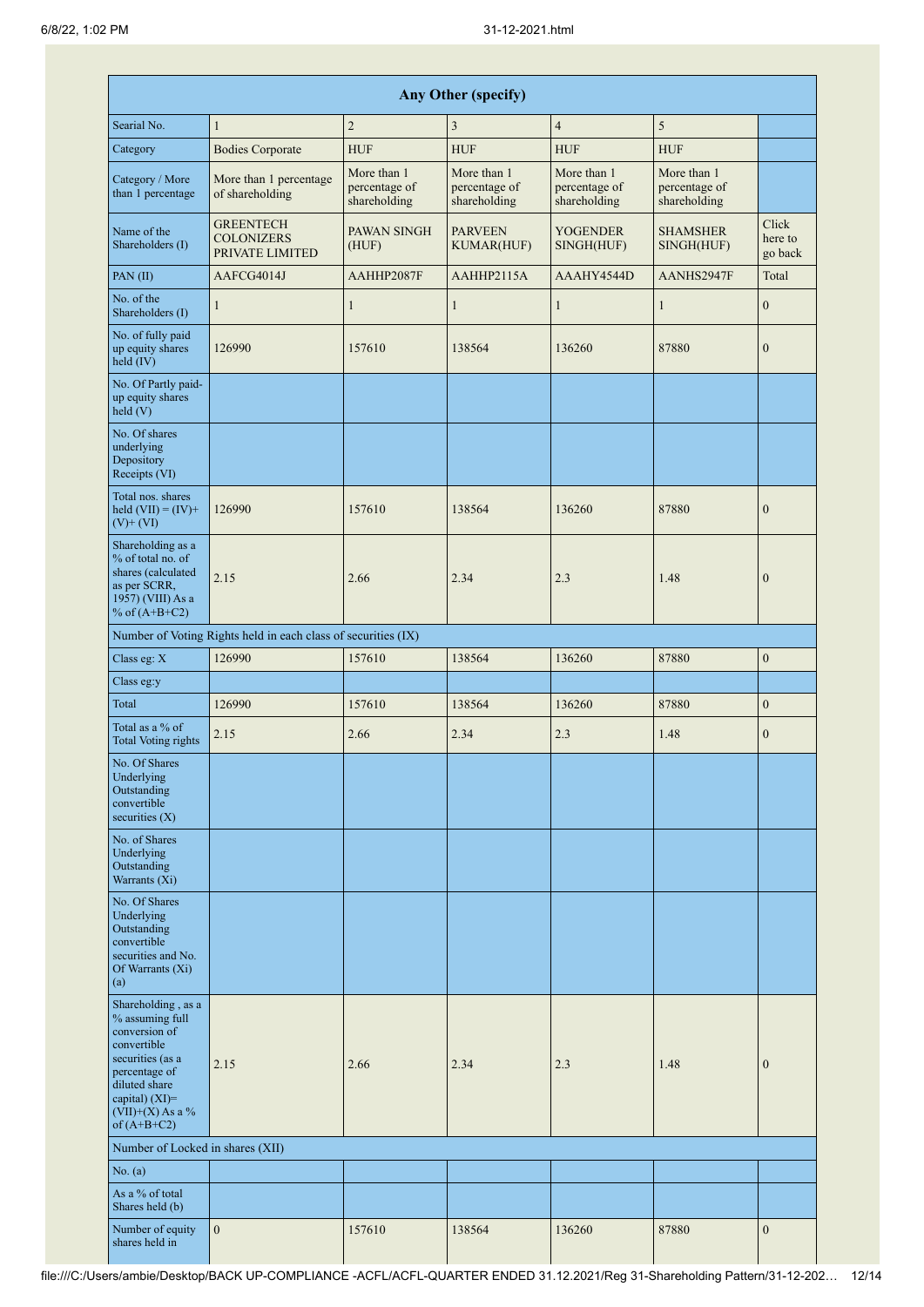| dematerialized<br>form $(XIV)$  |  |  |  |  |  |  |
|---------------------------------|--|--|--|--|--|--|
| Reason for not providing PAN    |  |  |  |  |  |  |
| Reason for not<br>providing PAN |  |  |  |  |  |  |